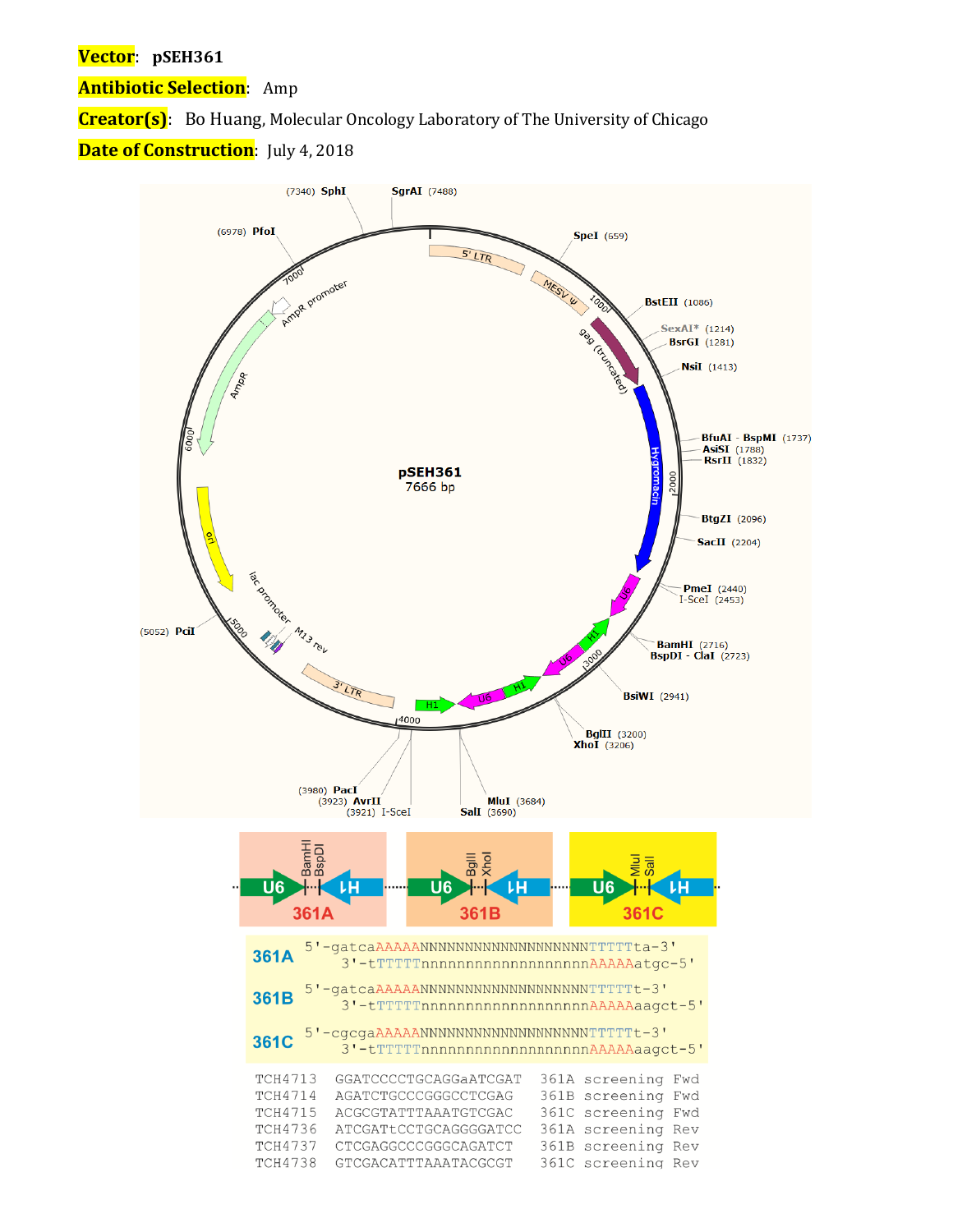# **pSEH361 Full-Length Sequence**

TGAAAGACCCCACCTGTAGGTTTGGCAAGCTAGCTTAAGTAACGCCATTTTGCAAGGCATGGAAAATACATAACTGAGAATAGAGAAGTTAGAT CAAGGTTAGGAACAGAGAGACAGCAGAATATGGGCCAAACAGGATATCTGTGGTAAGCAGTTCCTCCCCGGCTCAGGGCCAAGAACAGATGGTC CCCAGATGCGGTCCCGCCCTCAGCAGTTTCTAGAGAACCATCAGATGTTTCCAGGGTGCCCCAAGGACCTGAAATGACCCTGTGCCTTATTTGA ACTAACCAATCAGTTCGCTTCTCGCTTCTGTTCGCGCGCTTCTGCTCCCCGAGCTCAATAAAAGAGCCCACAACCCCTCACTCGGCGCGCCAGT CCTCCGATAGACTGCGTCGCCCGGGTACCCGTATTCCCAATAAAGCCTCTTGCTGTTTGCATCCGAATCGTGGACTCGCTGATCCTTGGGAGGG TCTCCTCAGATTGATTGACTGCCCACCTCGGGGGTCTTTCATTTGGAGGTTCCACCGAGATTTGGAGACCCCTGCCCAGGGACCACCGACCCCC CCGCCGGGAGGTAAGCTGGCCAGCGGTCGTTTCGTGTCTGTCTCTGTCTTTGTGCGTGTTTGTGCCGGCATCTAATGTTTGCGCCTGCGTCTGT ACTAGTTAGCTAACTAGCTCTGTATCTGGCGGACCCGTGGTGGAACTGACGAGTTCTGAACACCCGGCCGCAACCCTGGGAGACGTCCCAGGGA CTTTGGGGGCCGTTTTTGTGGCCCGACCTGAGGAAGGGAGTCGATGTGGAATCCGACCCCGTCAGGATATGTGGTTCTGGTAGGAGACGAGAAC CTAAAACAGTTCCCGCCTCCGTCTGAATTTTTGCTTTCGGTTTGGAACCGAAGCCGCGCGTCTTGTCTGCTGCAGCGCTGCAGCATCGTTCTGT GTTGTCTCTGTCTGACTGTGTTTCTGTATTTGTCTGAAAATTAGGGCCAGACTGTTACCACTCCCTTAAGTTTGACCTTAGGTCACTGGAAAGA TGTCGAGCGGATCGCTCACAACCAGTCGGTAGATGTCAAGAAGAGACGTTGGGTTACCTTCTGCTCTGCAGAATGGCCAACCTTTAACGTCGGA TGGCCGCGAGACGGCACCTTTAACCGAGACCTCATCACCCAGGTTAAGATCAAGGTCTTTTCACCTGGCCCGCATGGACACCCAGACCAGGTCC CCTACATCGTGACCTGGGAAGCCTTGGCTTTTGACCCCCCTCCCTGGGTCAAGCCCTTTGTACACCCTAAGCCTCCGCCTCCTCTTCCTCCATC CGCCCCGTCTCTCCCCCTTGAACCTCCTCGTTCGACCCCGCCTCGATCCTCCCTTTATCCAGCCCTCACTCCTTCTCTAGGCGCCGGAATTCAT GCATACCATGGGCATGAAAAAGCCTGAACTCACCGCGACGTCTGTCGAGAAGTTTCTGATCGAAAAGTTCGACAGCGTCTCCGACCTGATGCAG CTCTCGGAGGGCGAAGAATCTCGTGCTTTCAGCTTCGATGTAGGAGGGCGTGGATATGTCCTGCGGGTAAATAGCTGCGCCGATGGTTTCTACA AAGATCGTTATGTTTATCGGCACTTTGCATCGGCCGCGCTCCCGATTCCGGAAGTGCTTGACATTGGGGAATTCAGCGAGAGCCTGACCTATTG CATCTCCCGCCGTGCACAGGGTGTCACGTTGCAAGACCTGCCTGAAACCGAACTGCCCGCTGTTCTGCAGCCGGTCGCGGAGGCCATGGATGCG ATCGCTGCGGCCGATCTTAGCCAGACGAGCGGGTTCGGCCCATTCGGACCGCAAGGAATCGGTCAATACACTACATGGCGTGATTTCATATGCG CGATTGCTGATCCCCATGTGTATCACTGGCAAACTGTGATGGACGACACCGTCAGTGCGTCCGTCGCGCAGGCTCTCGATGAGCTGATGCTTTG GGCCGAGGACTGCCCCGAAGTCCGGCACCTCGTGCACGCGGATTTCGGCTCCAACAATGTCCTGACGGACAATGGCCGCATAACAGCGGTCATT GACTGGAGCGAGGCGATGTTCGGGGATTCCCAATACGAGGTCGCCAACATCTTCTTCTGGAGGCCGTGGTTGGCTTGTATGGAGCAGCAGACGC GCTACTTCGAGCGGAGGCATCCGGAGCTTGCAGGATCGCCGCGGCTCCGGGCGTATATGCTCCGCATTGGTCTTGACCAACTCTATCAGAGCTT GGTTGACGGCAATTTCGATGATGCAGCTTGGGCGCAGGGTCGATGCGACGCAATCGTCCGATCCGGAGCCGGGACTGTCGGGCGTACACAAATC GCCCGCAGAAGCGCGGCCGTCTGGACCGATGGCTGTGTAGAAGTACTCGCCGATAGTGGAAACCGACGCCCCAGCACTCGTCCGTAGTTTAAAC TAGGGATAACAGGGTAATAAGGTCGGGCAGGAAGAGGGCCTATTTCCCATGATTCCTTCATATTTGCATATACGATACAAGGCTGTTAGAGAGA TAATTAGAATTAATTTGACTGTAAACACAAAGATATTAGTACAAAATACGTGACGTAGAAAGTAATAATTTCTTGGGTAGTTTGCAGTTTTAAA ATTATGTTTTAAAATGGACTATCATATGCTTACCGTAACTTGAAAGTATTTCGATTTCTTGGCTTTATATATCTTGTGGAAAGGGATCCATCGA TGTCTCATACAGAACTTATAAGATTCCCAAATCCAAAGACATTTCACGTTTATGGTGATTTCCCAGAACACATAGCGACATGCAAATATTGCAG GGCGCCACTCCCCTGTCCCTCACAGCCATCTTCCTGCCAGGGCGCACGCGCGCTGGGTGTTCCCGCCTAGTGACACTGGGCCCGCGATTCCTTG GAGCGGGTTGATGACGTCAGCGTTCGCGTACGAAGGTCGGGCAGGAAGAGGGCCTATTTCCCATGATTCCTTCATATTTGCATATACGATACAA GGCTGTTAGAGAGATAATTAGAATTAATTTGACTGTAAACACAAAGATATTAGTACAAAATACGTGACGTAGAAAGTAATAATTTCTTGGGTAG TTTGCAGTTTTAAAATTATGTTTTAAAATGGACTATCATATGCTTACCGTAACTTGAAAGTATTTCGATTTCTTGGCTTTATATATCTTGTGGA AAGAGATCTCTCGAGGTCTCATACAGAACTTATAAGATTCCCAAATCCAAAGACATTTCACGTTTATGGTGATTTCCCAGAACACATAGCGACA TGCAAATATTGCAGGGCGCCACTCCCCTGTCCCTCACAGCCATCTTCCTGCCAGGGCGCACGCGCGCTGGGTGTTCCCGCCTAGTGACACTGGG CCCGCGATTCCTTGGAGCGGGTTGATGACGTCAGCGTTCGTCTAGAAAGGTCGGGCAGGAAGAGGGCCTATTTCCCATGATTCCTTCATATTTG CATATACGATACAAGGCTGTTAGAGAGATAATTAGAATTAATTTGACTGTAAACACAAAGATATTAGTACAAAATACGTGACGTAGAAAGTAAT AATTTCTTGGGTAGTTTGCAGTTTTAAAATTATGTTTTAAAATGGACTATCATATGCTTACCGTAACTTGAAAGTATTTCGATTTCTTGGCTTT ATATATCTTGTGGAAAGACGCGTGTCGACGTCTCATACAGAACTTATAAGATTCCCAAATCCAAAGACATTTCACGTTTATGGTGATTTCCCAG AACACATAGCGACATGCAAATATTGCAGGGCGCCACTCCCCTGTCCCTCACAGCCATCTTCCTGCCAGGGCGCACGCGCGCTGGGTGTTCCCGC CTAGTGACACTGGGCCCGCGATTCCTTGGAGCGGGTTGATGACGTCAGCGTTCGATTACCCTGTTATCCCTAGGGCCCGGAGGCGGCGATTACA AGGATGACGACGATAAGATATGAATTCTTAATTAACGATAAAATAAAAGATTTTATTTAGTCTCCAGAAAAAGGGGGGAATGAAAGACCCCACC TGTAGGTTTGGCAAGCTAGCTTAAGTAACGCCATTTTGCAAGGCATGGAAAATACATAACTGAGAATAGAGAAGTTCAGATCAAGGTTAGGAAC AGAGAGACAGCAGAATATGGGCCAAACAGGATATCTGTGGTAAGCAGTTCCTGCCCCGGCTCAGGGCCAAGAACAGATGGTCCCCAGATGCGGT CCCGCCCTCAGCAGTTTCTAGAGAACCATCAGATGTTTCCAGGGTGCCCCAAGGACCTGAAATGACCCTGTGCCTTATTTGAACTAACCAATCA GTTCGCTTCTCGCTTCTGTTCGCGCGCTTCTGCTCCCCGAGCTCAATAAAAGAGCCCACAACCCCTCACTCGGCGCGCCAGTCCTCCGATAGAC TGCGTCGCCCGGGTACCCGTGTATCCAATAAACCCTCTTGCAGTTGCATCCGACTTGTGGTCTCGCTGTTCCTTGGGAGGGTCTCCTCTGAGTG ATTGACTACCCGTCAGCGGGGGTCTTTCATGGGTAACAGTTTCTTGAAGTTGGAGAACAACATTCTGAGGGTAGGAGTCGAATATTAAGTAATC CTGACTCAATTAGCCACTGTTTTGAATCCACATACTCCAATACTCCTGAAATAGTTCATTATGGACAGCGCAGAAGAGCTGGGGAGAATTAATT CGTAATCATGGTCATAGCTGTTTCCTGTGTGAAATTGTTATCCGCTCACAATTCCACACAACATACGAGCCGGAAGCATAAAGTGTAAAGCCTG GGGTGCCTAATGAGTGAGCTAACTCACATTAATTGCGTTGCGCTCACTGCCCGCTTTCCAGTCGGGAAACCTGTCGTGCCAGCTGCATTAATGA ATCGGCCAACGCGCGGGGAGAGGCGGTTTGCGTATTGGGCGCTCTTCCGCTTCCTCGCTCACTGACTCGCTGCGCTCGGTCGTTCGGCTGCGGC GAGCGGTATCAGCTCACTCAAAGGCGGTAATACGGTTATCCACAGAATCAGGGGATAACGCAGGAAAGAACATGTGAGCAAAAGGCCAGCAAAA GGCCAGGAACCGTAAAAAGGCCGCGTTGCTGGCGTTTTTCCATAGGCTCCGCCCCCCTGACGAGCATCACAAAAATCGACGCTCAAGTCAGAGG TGGCGAAACCCGACAGGACTATAAAGATACCAGGCGTTTCCCCCTGGAAGCTCCCTCGTGCGCTCTCCTGTTCCGACCCTGCCGCTTACCGGAT ACCTGTCCGCCTTTCTCCCTTCGGGAAGCGTGGCGCTTTCTCATAGCTCACGCTGTAGGTATCTCAGTTCGGTGTAGGTCGTTCGCTCCAAGCT GGGCTGTGTGCACGAACCCCCCGTTCAGCCCGACCGCTGCGCCTTATCCGGTAACTATCGTCTTGAGTCCAACCCGGTAAGACACGACTTATCG CCACTGGCAGCAGCCACTGGTAACAGGATTAGCAGAGCGAGGTATGTAGGCGGTGCTACAGAGTTCTTGAAGTGGTGGCCTAACTACGGCTACA CTAGAAGGACAGTATTTGGTATCTGCGCTCTGCTGAAGCCAGTTACCTTCGGAAAAAGAGTTGGTAGCTCTTGATCCGGCAAACAAACCACCGC TGGTAGCGGTGGTTTTTTTGTTTGCAAGCAGCAGATTACGCGCAGAAAAAAAGGATCTCAAGAAGATCCTTTGATCTTTTCTACGGGGTCTGAC GCTCAGTGGAACGAAAACTCACGTTAAGGGATTTTGGTCATGAGATTATCAAAAAGGATCTTCACCTAGATCCTTTTAAATTAAAAATGAAGTT TTAAATCAATCTAAAGTATATATGAGTAAACTTGGTCTGACAGTTACCAATGCTTAATCAGTGAGGCACCTATCTCAGCGATCTGTCTATTTCG TTCATCCATAGTTGCCTGACTCCCCGTCGTGTAGATAACTACGATACGGGAGGGCTTACCATCTGGCCCCAGTGCTGCAATGATACCGCGAGAC CCACGCTCACCGGCTCCAGATTTATCAGCAATAAACCAGCCAGCCGGAAGGGCCGAGCGCAGAAGTGGTCCTGCAACTTTATCCGCCTCCATCC AGTCTATTAATTGTTGCCGGGAAGCTAGAGTAAGTAGTTCGCCAGTTAATAGTTTGCGCAACGTTGTTGCCATTGCTACAGGCATCGTGGTGTC ACGCTCGTCGTTTGGTATGGCTTCATTCAGCTCCGGTTCCCAACGATCAAGGCGAGTTACATGATCCCCCATGTTGTGCAAAAAAGCGGTTAGC TCCTTCGGTCCTCCGATCGTTGTCAGAAGTAAGTTGGCCGCAGTGTTATCACTCATGGTTATGGCAGCACTGCATAATTCTCTTACTGTCATGC CATCCGTAAGATGCTTTTCTGTGACTGGTGAGTACTCAACCAAGTCATTCTGAGAATAGTGTATGCGGCGACCGAGTTGCTCTTGCCCGGCGTC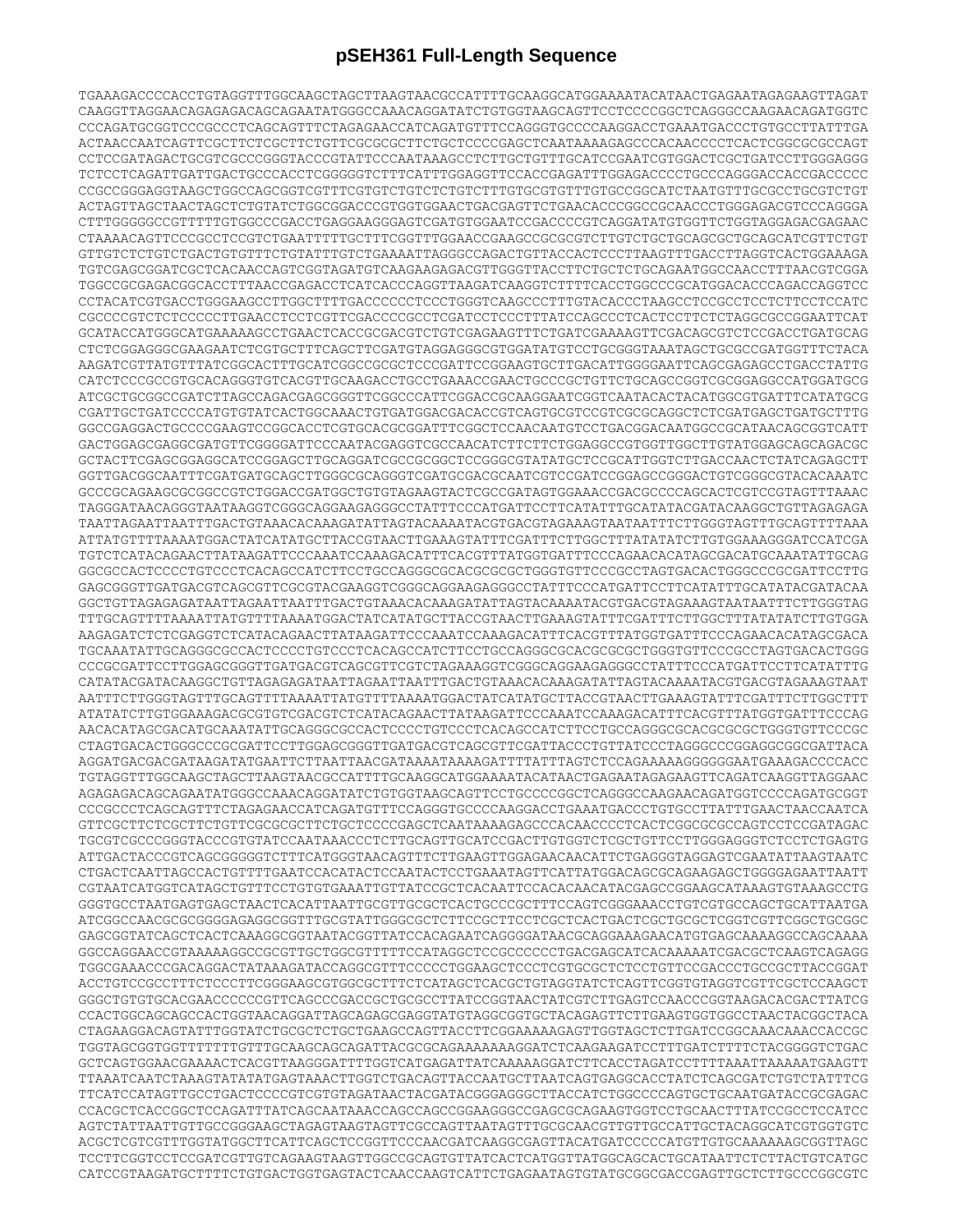AATACGGGATAATACCGCGCCACATAGCAGAACTTTAAAAGTGCTCATCATTGGAAAACGTTCTTCGGGGCGAAAACTCTCAAGGATCTTACCG CTGTTGAGATCCAGTTCGATGTAACCCACTCGTGCACCCAACTGATCTTCAGCATCTTTTACTTTCACCAGCGTTTCTGGGTGAGCAAAAACAG GAAGGCAAAATGCCGCAAAAAAGGGAATAAGGGCGACACGGAAATGTTGAATACTCATACTCTTCCTTTTTCAATATTATTGAAGCATTTATCA GGGTTATTGTCTCATGAGCGGATACATATTTGAATGTATTTAGAAAAATAAACAAATAGGGGTTCCGCGCACATTTCCCCGAAAAGTGCCACCT GACGTCTAAGAAACCATTATTATCATGACATTAACCTATAAAAATAGGCGTATCACGAGGCCCTTTCGTCTCGCGCGTTTCGGTGATGACGGTG AAAACCTCTGACACATGCAGCTCCCGGAGACGGTCACAGCTTGTCTGTAAGCGGATGCCGGGAGCAGACAAGCCCGTCAGGGCGCGTCAGCGGG TGTTGGCGGGTGTCGGGGCTGGCTTAACTATGCGGCATCAGAGCAGATTGTACTGAGAGTGCACCATATGCGGTGTGAAATACCGCACAGATGC GTAAGGAGAAAATACCGCATCAGGCGCCATTCGCCATTCAGGCTGCGCAACTGTTGGGAAGGGCGATCGGTGCGGGCCTCTTCGCTATTACGCC AGCTGGCGAAAGGGGGATGTGCTGCAAGGCGATTAAGTTGGGTAACGCCAGGGTTTTCCCAGTCACGACGTTGTAAAACGACGGCGCAAGGAAT GGTGCATGCAAGGAGATGGCGCCCAACAGTCCCCCGGCCACGGGGCCTGCCACCATACCCACGCCGAAACAAGCGCTCATGAGCCCGAAGTGGC GAGCCCGATCTTCCCCATCGGTGATGTCGGCGATATAGGCGCCAGCAACCGCACCTGTGGCGCCGGTGATGCCGGCCACGATGCGTCCGGCGTA GAGGCGATTAGTCCAATTTGTTAAAGACAGGATATCAGTGGTCCAGGCTCTAGTTTTGACTCAACAATATCACCAGCTGAAGCCTATAGAGTAC GAGCCATAGATAAAATAAAAGATTTTATTTAGTCTCCAGAAAAAGGGGGGAA

# Zero Cutters in pSEH361

| #  | <b>Enzyme</b> | Specificity                                                                                            |  |  |
|----|---------------|--------------------------------------------------------------------------------------------------------|--|--|
| 1  | AgeI          | A CCGG_T                                                                                               |  |  |
| 2  | AleI          | CACNN NNGTG                                                                                            |  |  |
| 3  | <b>BbsI</b>   | GAAGACNN NNNN <sub>-</sub>                                                                             |  |  |
| 4  | <b>BclI</b>   | T GATC.A                                                                                               |  |  |
| 5  | BlpI          | GC TNA_GC                                                                                              |  |  |
| 6  | <b>BmgBI</b>  | CAC_GTC                                                                                                |  |  |
| 7  | <b>BsaBI</b>  | <b>GATNN NNATC</b>                                                                                     |  |  |
| 8  | <b>BsgI</b>   | GTGCAG(N) <sub>14</sub> _NN                                                                            |  |  |
| 9  | <b>BsmI</b>   | <b>GAATG_CN</b>                                                                                        |  |  |
| 10 | <b>BstBI</b>  | TT CG_AA                                                                                               |  |  |
| 11 | <b>BstXI</b>  | <b>CCAN_NNNN NTGG</b>                                                                                  |  |  |
| 12 | BstZ17I       | GTA_TAC                                                                                                |  |  |
| 13 | CspCI         | $\triangle NN$ <sup>T</sup> (N) <sub>11</sub> CAA(N) <sub>5</sub> GTGG(N) <sub>10</sub> $\triangle NN$ |  |  |
| 14 | Fsel          | GG_CCGG CC                                                                                             |  |  |
| 15 | HindIII       | A AGCT.T                                                                                               |  |  |
| 16 | Hpal          | GTT_AAC                                                                                                |  |  |
| 17 | <b>MfeI</b>   | C AATT.G                                                                                               |  |  |
| 18 | <b>NotI</b>   | GC GGCC_GC                                                                                             |  |  |
| 19 | <b>NruI</b>   | TCG_CGA                                                                                                |  |  |
| 20 | PflMI         | CCAN_NNN NTGG                                                                                          |  |  |
| 21 | PmlI          | CAC_GTG                                                                                                |  |  |
| 22 | PspXI         | VC TCGA_GB                                                                                             |  |  |
| 23 | SbfI          | CC_TGCA GG                                                                                             |  |  |
| 24 | SfiI          | GGCCN_NNN NGGCC                                                                                        |  |  |
| 25 | <b>SnaBI</b>  | TAC_GTA                                                                                                |  |  |
| 26 | SrfI          | GCCCLGGGC                                                                                              |  |  |
| 27 | StuI          | AGG_CCT                                                                                                |  |  |
| 28 | SwaI          | ATTTLAAAT                                                                                              |  |  |
| 29 | <b>XcmI</b>   | CCANNNN <sub>AN</sub> NNNNTGG                                                                          |  |  |

# One-Cutters in pSEH361

| # |      | <b>Enzyme Specificity</b> |       | <b>Sites &amp; Cut positions</b><br>flanks (blunt 5' ext. 3' ext.) |
|---|------|---------------------------|-------|--------------------------------------------------------------------|
|   | AccI | GT MK.AC                  | llist | $*3691/3693$                                                       |